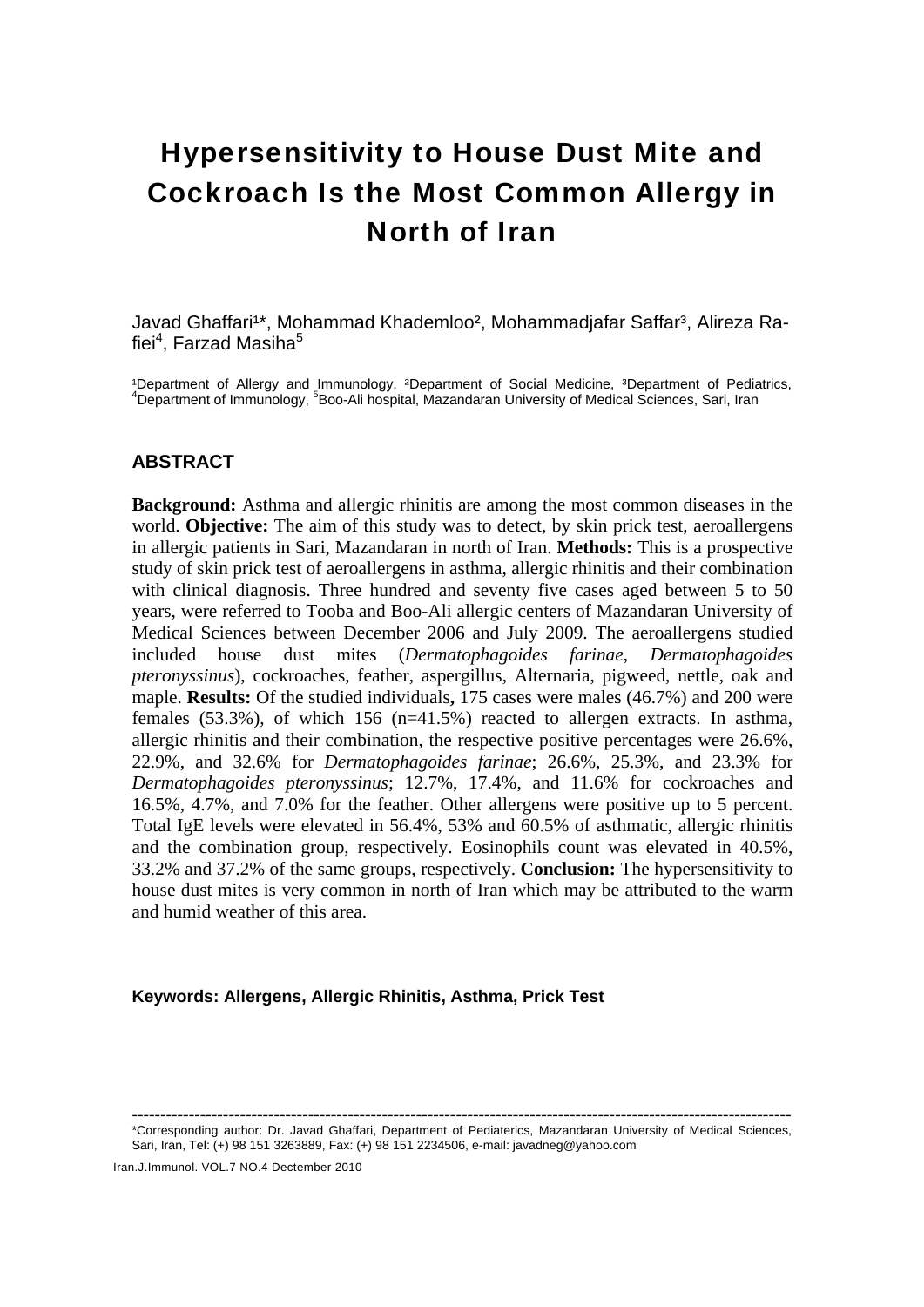# **INTRODUCTION**

The prevalence of skin prick test (SPT) reactivity in any population depends on age, sex and geographical factors. Allergic rhinitis (AR) is an inflammatory condition mediated by IgE after allergen exposure and has the characteristic symptoms of watery nasal discharge, sneezing, itchy and stuffy nose and affects 10-25% of the population (1). It is mostly due to allergic reactions to aeroallergens including house dust mites, pollens, animal dander, and molds. The types of aeroallergens, however, differ widely depending on localities and even vary both within and between countries (2). Approximately, 20% of AR is strictly seasonal, 40% perennial and 40% mixed (3). Asthma is a chronic inflammatory disease with classical symptoms including cough, dyspnea and wheezing. Allergic conditions have increased during past decades, and pose a heavy burden on health care systems (4). Asthma is a major cause of chronic morbidity and mortality throughout the world and is characterized by paroxysmal spasmodic narrowing of the bronchial airway due to inflammation of the bronchial tree and contraction of the bronchial smooth muscles (5). It is well known that rhinitis and asthma coexist in many patients. AR is a recognized risk factor for asthma, with 20–30% of such patients having asthma; conversely 60–80% of patients with asthma have coexisting AR (6, 7). Common risk factors include exposure to allergens including domestic house dust mites, animals with fur, cockroaches, pollens and molds, occupational irritants, respiratory infections, exercise, air pollution and tobacco smoke. Allergic disorders are diagnosed by a proper history, physical examination and some paraclinical findings such as serum total immunoglobulin E (IgE), eosinophil count, specific IgE, SPT, radio-allergo-sorbent test (RAST) and respiratory function test. This study was designed for the detection of the prevalence of skin reactivity to different aeroallergens in patients with asthma, AR and combination of both, in northern Iran (Sari) for devising proper management strategies.

# **MATERIALS AND METHODS**

**A** prospective study was designed and 375 patients with diagnosed allergic rhinitis, asthma or both, based on GINA criteria were selected (8). These patients were referred to the allergic clinic of Boo-Ali hospital in Sari during 2006 – 2007. We selected allergic rhinitis and asthma patients who had been ill for a minimum of 1 year to establish the diagnosis and exclude other identifiable causes by virtue of their clinical history and physical examination. Patients with chronic sinusitis or other infective causes of chronic rhinitis were excluded. Patients with similar nasal symptoms due to atrophic rhinitis, nasal polyposis, nasal tumors, or other known causes of non-allergic rhinitis including occupational rhinitis, aspirin sensitivity, endocrine disease, pregnancy, and drug-induced rhinitis were also excluded. At least 375 cases (175 males and 200 females), who had a provisional diagnosis of allergic rhinitis, asthma or both were selected to undergo further workup to skin prick test for aeroallergens. Out of 375 patients, 79 had asthma (34 males and 45 females), 253 had allergic rhinitis (119 males and 134 females) and 43 had both asthma and allergic rhinitis (22 males and 21 females). The mean duration of their symptoms was 12 years with a range of 1 to 51 years for allergic rhinitis and 10 years for asthma (with a range of 1 to 45 years). For at least 1 week, none of patients took any medication including antihistamines, steroids,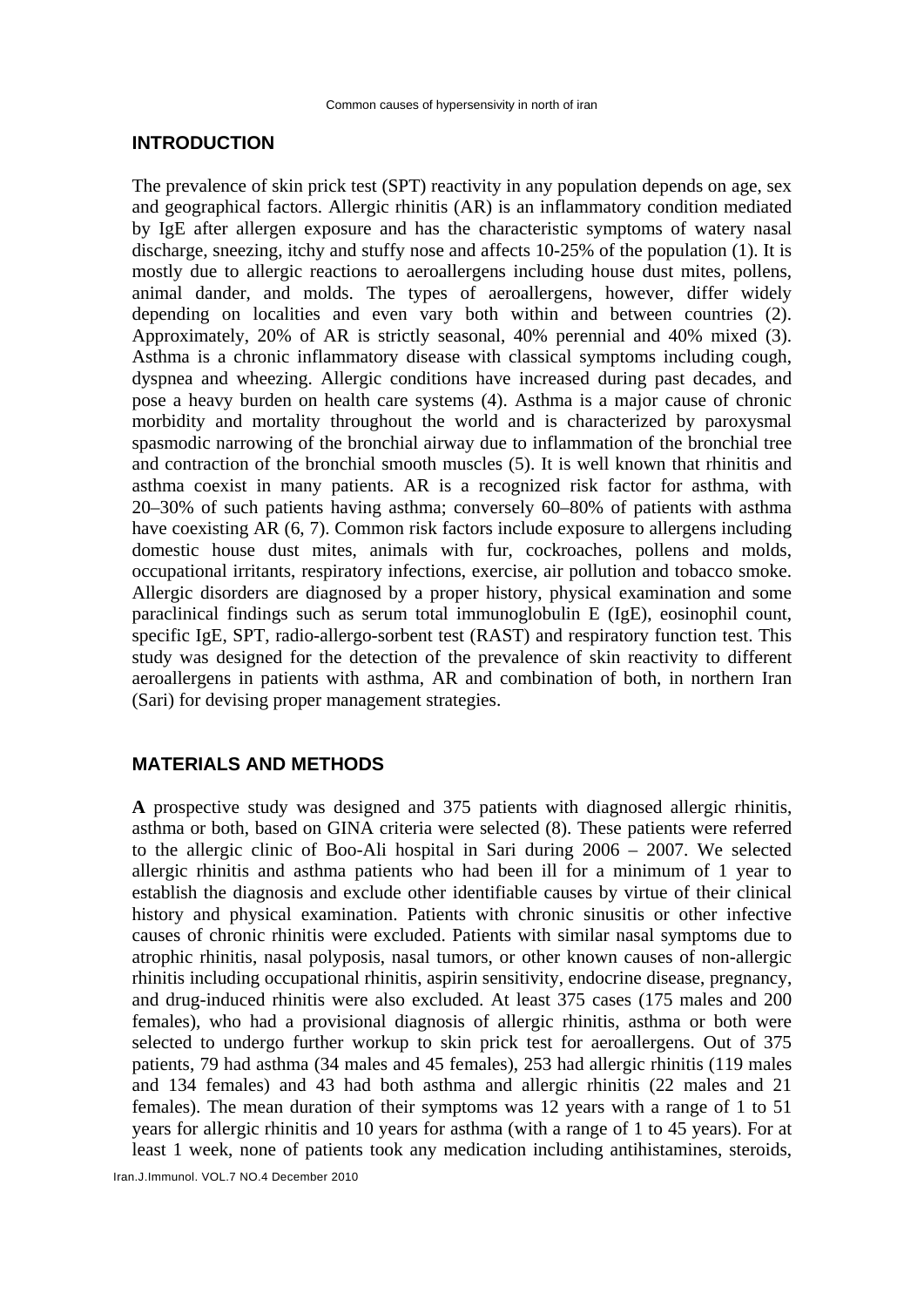and other drugs considered to affect skin prick testing by a specialist. Patients who had active skin disorders or dermatographism were not considered suitable for SPT. The tests were performed according to standard methods with allergens, using histaminepositive and -negative controls purchased from Stallergen-SA, France. The skin prick reaction was read after 15 minutes and was considered positive when the reaction wheal diameter was at least 3 mm larger than the negative control.

Information chart of patients including data on sex, age, symptoms and signs of the disease, pattern of allergic disease (seasonal or perennial), family history of atopy, CBC results, level of IgE and response to aeroallergen such as *Dematophagoides farinae (D.f.)*, *Dematophagoides pteronyssinus (D.p.)*, cockroaches , feather, pigweed, aspergillus, Alternaria, nettle, oak, and maple were reviewed. Local ethical committee approved this study.

# **RESULTS**

Among 375 patients with AR, asthma, or both, female/male ratio was 1.14/ 1. Age of patients was between 5 to 50 years with a mean of  $13.5 \pm 10.5$  years. In this study, we selected 79 (21.06%) patients with asthma, 253 (67.46%) with AR and 43 (11.46%) with both bronchial asthma and AR (Table1).

| Age(y)    | $AR(n/\%)$ | asthma $(n/\%)$ | both $(n/\%)$ | total $(n/\%)$ |
|-----------|------------|-----------------|---------------|----------------|
| <10       | 38/15      | 20/25.3         | 12/27.9       | 70/18.7        |
| $10-20$   | 92/36.4    | 29/36.7         | 10/23.3       | 131/34.9       |
| $20 - 30$ | 77/30.4    | 15/19           | 14/32.6       | 106/28.3       |
| >30       | 46/18.2    | 15/19           | 7/16.3        | 68/18.1        |
| Total     | 253/67.46  | 79/21.06        | 43/11.46      | 375/100        |
| Gender    |            |                 |               |                |
| Male      | 119/47     | 34/43           | 22/51.2       | 175/46.7       |
| Female    | 34/53      | 45/57           | 21/48.8       | 200/53.3       |
| Total     | 253/100    | 79/100          | 43/100        | 375/100        |

**Table 1. Age and gender distribution in patients with allergic rhinitis, asthma and a combination of both (total=375).** 

Among AR patients, seasonal pattern was seen in 32% of the patients, perennial pattern in 30%, perennial pattern with exacerbation in some seasons (mixed type) in 38% of the patients. Positive family history of atopy was seen in 72% of the patients (overall). 35.20% of the cases had eosinophil counts more than 350/mm<sup>3</sup> and 54.10% had a total IgE of more than 100IU/ml. In skin prick test, 156 (41.5%) had positive SPT to at least one or more of the aeroallergens. Percent positive cases among asthma patients were *D.f.* (26.6%), *D.p.* (26.6%), cockroaches (12.7%), feather (16.5%) and other aeroallergens less than 5 percent. In AR, cases percent positive ones included *D.f.* (22.9%), *D.p.* (25.3%), cockroaches (17.4%), feather (4.7%) and other aeroallergens were positive from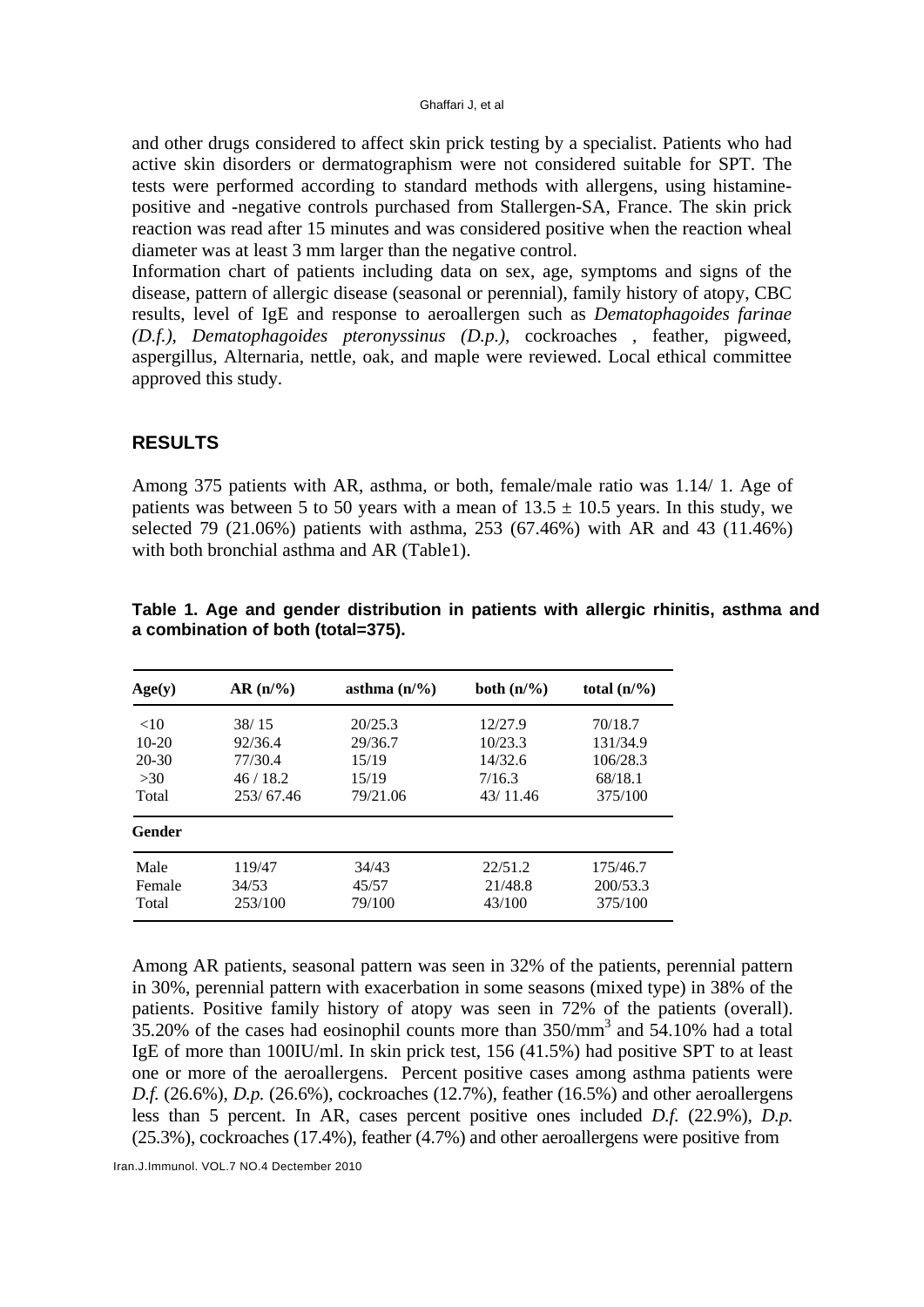zero to 5.9 percent. In addition, in the combination of both asthma and AR cases, % positive ones were: *D.f.*, 32.6%; *D.p.*, 23.3%; cockroaches, 11.6%; feather, 7.0; and other aeroallergens from 1 to 5 percent. Frequency of positive tests for individual allergens, IgE level and eosinophil counts are shown in Table 2.

|  | Table 2. Distribution of aeroallergen-positive skin prick tests, IgE and eosinophil  |  |  |
|--|--------------------------------------------------------------------------------------|--|--|
|  | counts in patients with allergic rhinitis, asthma and a combination of both (n=375). |  |  |

| Allergen    | $AR(n/\%)$ | asthma $(n/\%)$ | both $(n/\%)$ | total( $n\frac{9}{6}$ ) |
|-------------|------------|-----------------|---------------|-------------------------|
| $D. f^*$    | 58/22.9    | 21/26.6         | 14/32.6       | 93/24.8                 |
| D. p        | 64/25.3    | 21/26.6         | 10/23.3       | 95/25.3                 |
| Cockroach   | 44/17.4    | 10/12.7         | 5/10.9        | 59/15.7                 |
| Feather     | 12/4.7     | 13/16.5         | 3/7           | 28/7.5                  |
| Aspergillus | 7/2.8      | 0/0             | 2/4.7         | 9/2.4                   |
| Alternaria  | 4/1.6      | 5/6.1           | 5/10.9        | 14/3.6                  |
| Nettle      | 6/2.4      | 1/1.3           | 1/2.3         | 8/2.1                   |
| Pigweed     | 15/5.9     | 0/0             | 3/7           | 18/4.8                  |
| Oak         | 0/0        | 0/0             | 1/2.3         | 1/0.3                   |
| Maple       | 9/3.6      | 0/0             | 2/4.7         | 11/2.9                  |
| <b>IgE</b>  | 134/53     | 43/54.4         | 26/60.5       | 203/54.1                |
| Eosinophil  | 84/33.2    | 32/45.5         | 16/37.2       | 132/35.2                |

*D. f* : *Dermatophagoides farinae*

*D. p: Dermatophagoides pteronyssinus*

In asthmatic patients cough was the most common symptom (74.7%) followed by dyspnea and wheezing. In AR, nasal discharge was the most common symptom (68%) followed by sneezing, pruritus and congestion (Table 3).

Serum IgE greater than 100 IU/ml and family history of atopy are among risk factors for the development of allergic diseases. Among the studied patients 72% of patients had positive family history of atopy and 54.10% had IgE level of more than 100 IU/ml.

# **Table 3. Clinical symptoms in patients with allergic rhinitis, asthma and a combination of both (total=375).**

| <b>Symptoms</b>  | $AR(n/\%)$ | asthma $(n/\%)$ | both $(n/\%)$ | total $(n/\%)$ |
|------------------|------------|-----------------|---------------|----------------|
| Cough            | 16/6.3     | 59/74.7         | 38/88.4       | 113/30.13      |
| Dyspnea          |            | 39/49.4         | 27/62.8       | 66/17.6        |
| Wheezing         |            | 39/49.4         | 23/53.5       | 62/16.53       |
| Sneezing         | 128/50.6   | 6/7.6           | 12/27.9       | 146/38.93      |
| Nasal discharge  | 172/68     | 8/10.1          | 24/55.8       | 204/54.4       |
| Nasal pruritus   | 121/47.8   | 7/8.9           | 24/55.8       | 152/40.53      |
| Nasal congestion | 124/49     | 4/5.1           | 18/41.9       | 146/38.93      |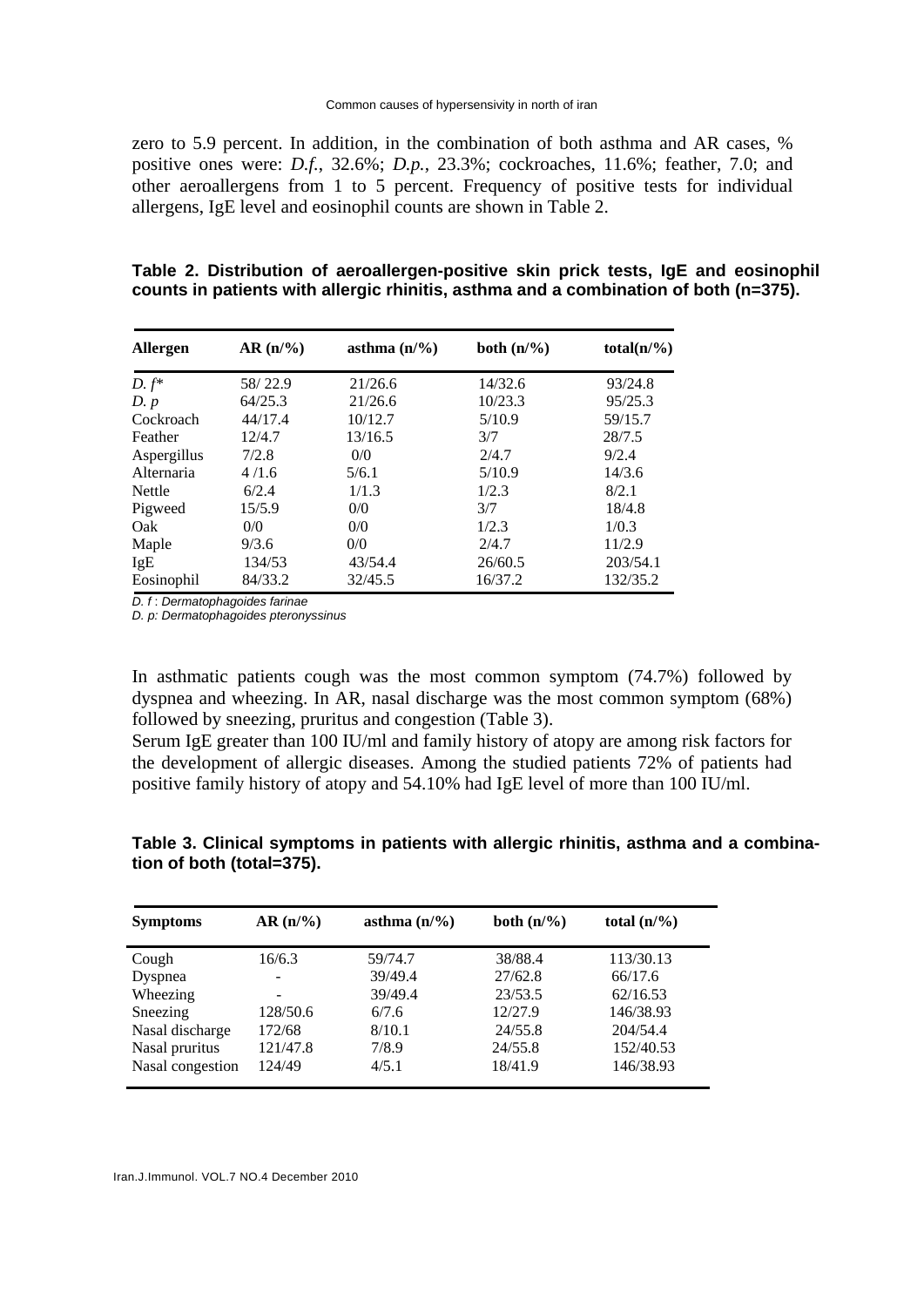## **DISCUSSION**

The symptoms of AR are nasal discharge, sneezing, itchy and stuffy nose. Other nasal diseases including chronic sinusitis, nasal polyposis, atrophic rhinitis, deviated nasal septum, nasal tumors, occupational rhinitis, aspirin sensitivity, endocrine disease, pregnancy, and drug-induced rhinitis can give rise to similar symptoms. Careful history taking and nasal examination should rule out the latter non-allergic nasal diseases. The diagnosis of AR can be done after investigations to confirm the presence of an allergic reaction. The SPT is the recommended initial investigation for this purpose (1). However, testing with aeroallergens perceived to be important in the community may be a self-fulfilling prophecy. Such a practice is based on the background information provided by previous investigations conducted in the region, but not all relevant aeroallergens might have been included.

Aeroallergens are the prominent causes of allergic symptoms in patients with asthma or AR. In this study, 156(41.50%) of patients were sensitive to aeroallergen but many of these patients had negative skin prick test, in spite of the classical clinical findings of AR or asthma. Local generation of IgE provides an explanation for this group. Overall, in this study, indoor allergens such as *D.f.* and *D.p.* were the most common aeroallergens in patients with allergic diseases in Sari. Cockroaches and feather were next in importance**,** because cockroaches are present everywhere and the feather is used more commonly in Iranian homes. Among fungi, aspergillus and Alternaria had the same percentage of positivity as pollens and trees**.** Among trees and grasses, pigweed, oak, maple and nettle were next in importance. The UK postal survey found a prevalence of perennial diseases of 21 %( 9) but in our study, we selected 43 patients (11.46%) who had bronchial asthma together with allergic rhinitis. In this study, among allergic rhinitis group, 81(32%) of the patients had seasonal pattern, 76(30%) had perennial patterns and 96(38 %) had a mixed pattern. Therefore, a mixed pattern was the most common type and might be due to the effects of indoor and outdoor allergens in this area. The most frequent aeroallergen causing a positive reaction to the SPT in this group (AR) was house dust mites (*D.p.* and *D.f.*). In a similar study in Shiraz, Tehran and Karaj (Iran), pollen allergens from weeds, grasses and trees were the most common aeroallergens in patients with allergic rhinitis (10-12). In United Arab Emirates, the most common reactions were from mesquite, grass mix, cotton wood, Bermuda grass, kocki, acacia, alfalfa, chenopodium, date palm, cockroaches, and house dust mite (13). Based on our knowledge about dry climate and the regional herbal geography, these results were expected. In contrast, house dust mites were reported to have the highest rate of sensitization among Malaysian asthmatic patients (14) and patients with AR in Thailand (15), Singapore (16) and Mexico City (17). This difference was also expected since mite tends to require high humidity and moderate temperature to thrive and Sari has a humid climate. In addition, *D.f.* and *D.p.* allergens followed by cockroach allergen were more common in asthmatic and in both asthmatic and allergic rhinitis groups (Tables 2). This is also due to the high humidity and warm climate of Sari in northern Iran. Similar results are obtained in other countries with the same climate (11-14). Indoor allergens such as mites (*D.f.*, *D.p.*) and cockroaches are the major aeroallergens in Sari. High prevalence of skin reactivity to mites and cockroaches demonstrates the variation in the prevalence of aeroallergen reactivities in different regions with different climates. This is in agreement with the work of Sattar in Qatar, who showed that *D.P.*,